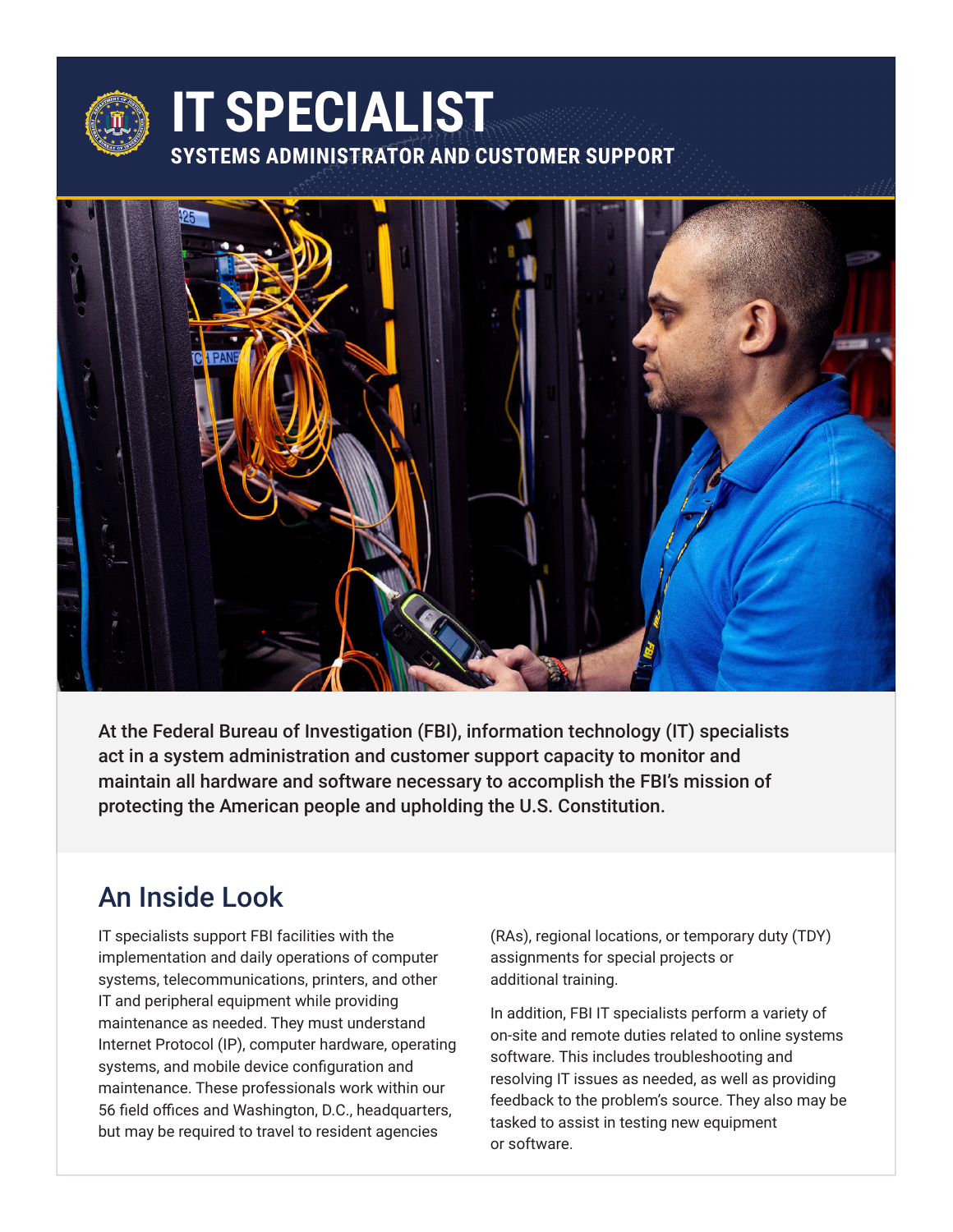

## Additional Duties

FBI IT specialists also:

- Assist senior IT specialists in overseeing online information systems.
- Provide technical support and user training.
- Install, upgrade, and maintain computer hardware and software systems.
- Test new equipment and software.
- Record and report diagnostic failures.
- Maintain computer equipment inventory.
- Collaborate in team environments to resolve IT issues.

Note: Duties may vary based on assigned location.

### Computer/Electronic Architecture

The FBI Information and Technology Branch offers six IT-focused programs:

- Computer Architecture/Electronics Principles
- Server Systems Administration
- User Account Access and Control
- IT Systems Lifecycle Management
- IP-based Communications Networks (LAN/WAN)
- Mobile Computing Capabilities